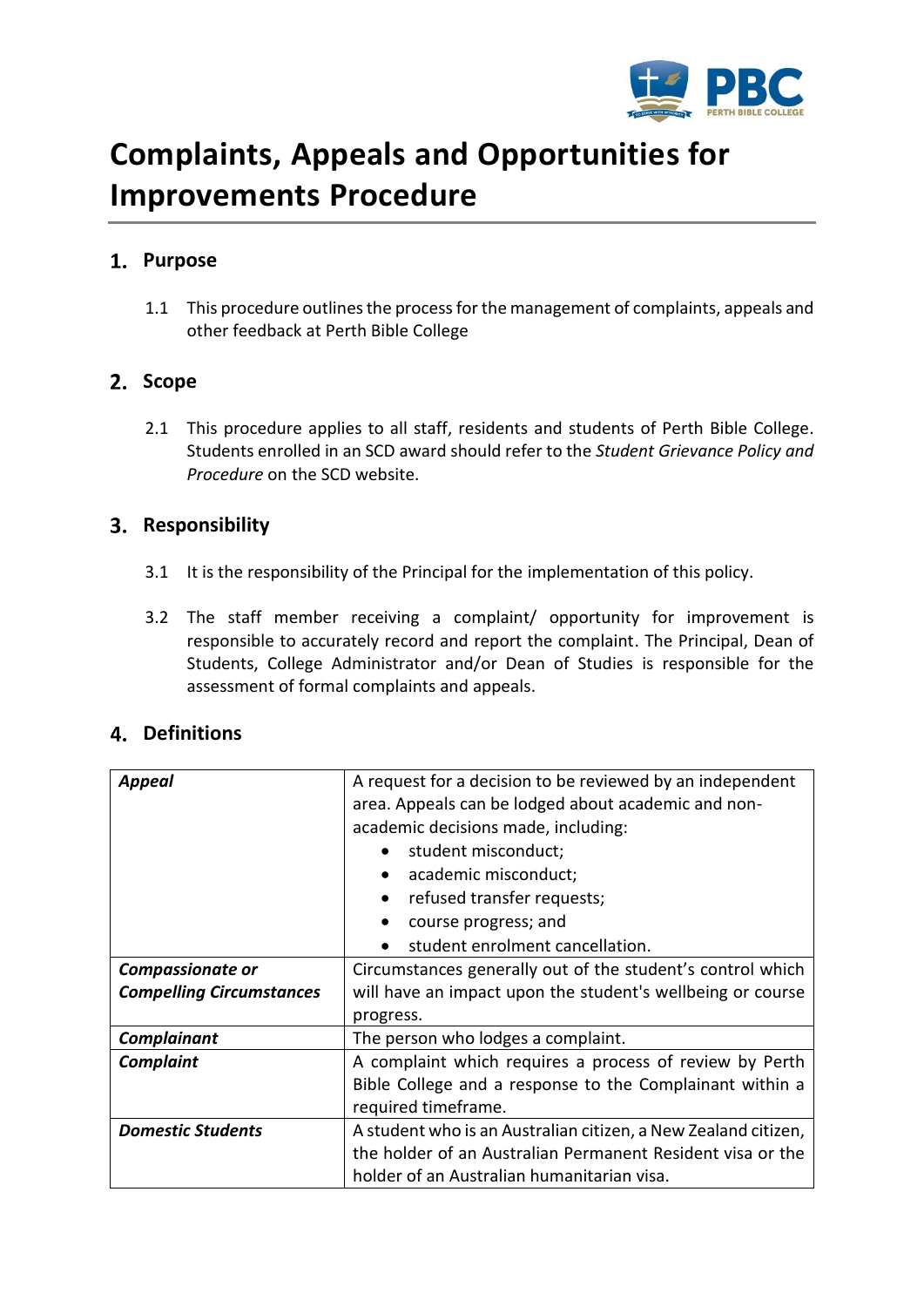| <b>International Student</b> | A student studying in Australia on a student visa issued by |  |  |
|------------------------------|-------------------------------------------------------------|--|--|
|                              | DoHA.                                                       |  |  |
| <b>Intervention Strategy</b> | Action taken by Perth Bible College to assist a student who |  |  |
|                              | is making unsatisfactory progress in their program.         |  |  |
| <b>Opportunity for</b>       | An opportunity for improvement includes all types of        |  |  |
| <b>Improvement</b>           | feedback from Perth Bible College stakeholders. This        |  |  |
|                              | includes minor complaints that are not formal complaints,   |  |  |
|                              | innovative ideas, and other forms of feedback.              |  |  |

## **5. Procedure**

#### **Informal Complaints**

- 5.1 In the first instance, where a student, resident or staff member feels that they are dissatisfied with some aspect of the service provided by the College, it is suggested that they speak with the person in charge of delivering the service in an attempt to resolve the problem. Students may verbally request assistance from their Faculty Advisor or the Dean of Students in this process.
- 5.2 If a complainant is uncertain whether to follow the formal process for their complaint, they may have the process further explained by the Dean of Students or College Administrator. Neither the Dean of Students nor the College Administrator is to suggest to a complainant whether to make their complaint formal but may outline the potential positive and negative consequences.

#### **Opportunities for Improvement**

- 5.3 In alignment with the Quality Assurance Framework, Perth Bible College is dedicated to the continuous improvement of its services. For this reason, the College aims to capture any opportunities for improvement in its *Opportunities for Improvement Register.*
- 5.4 Any staff member receiving feedback regarding the College's services is required to:
	- 5.4.1 if possible, come up with a solution to the issue and implement it. Otherwise, write down the feedback and inform the person providing the feedback that it will be discussed with other staff and the outcome communicated with them;
	- 5.4.2 record the opportunity for improvement in the *Opportunities for Improvement Register*. This includes if the issue was already solved to identify trends;
	- 5.4.3 if applicable, report the feedback to relevant staff and determine the most appropriate outcome;
	- 5.4.4 inform the person who provided the feedback with the outcome.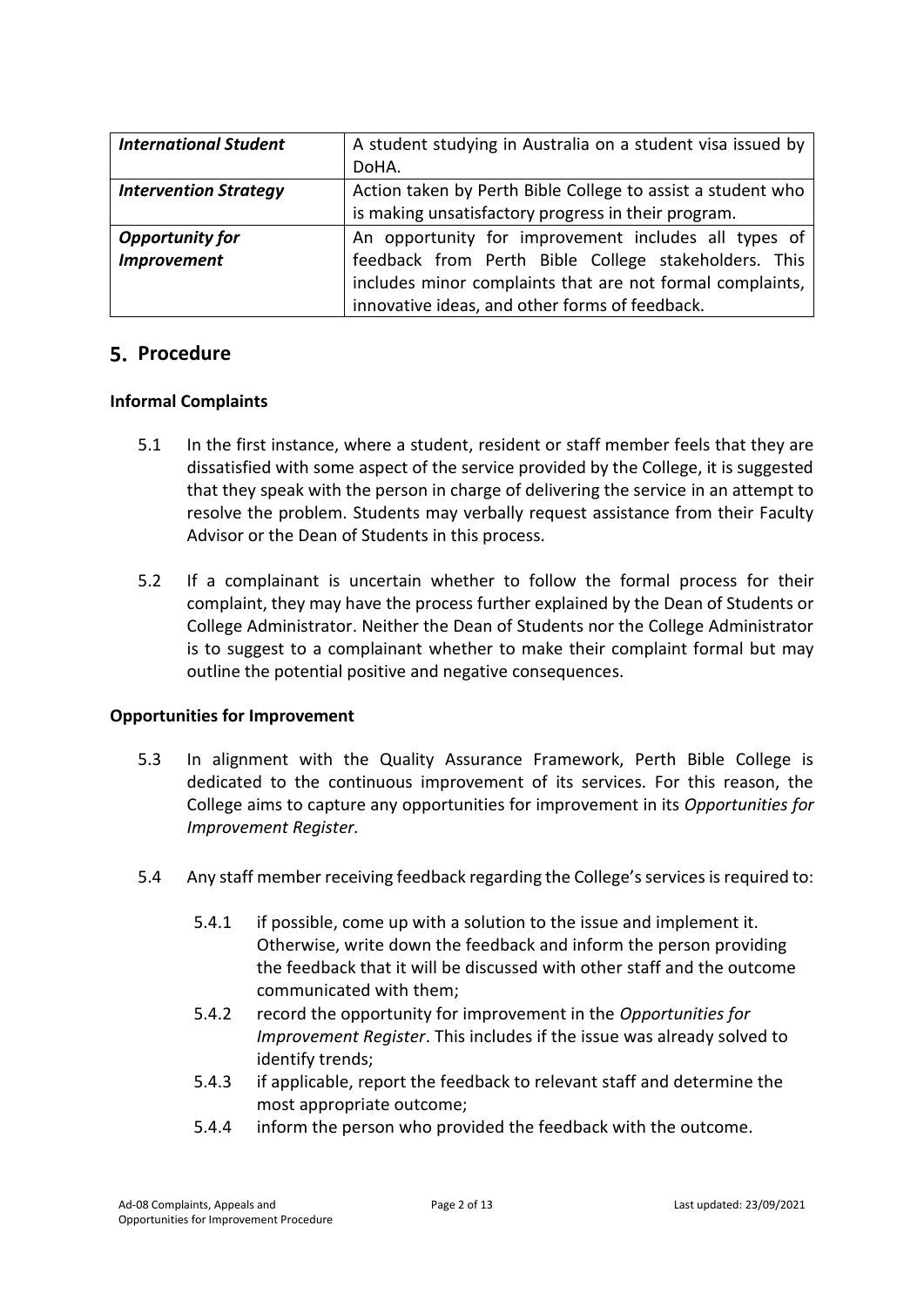- 5.5 If the opportunity for improvement is of a larger scale, it may need to be escalated to the Principal and/or senior staff. In this case, the staff member receiving the feedback is to communicate the opportunity as requiring the attention of the Principal to the person providing the feedback. Also inform the person providing the feedback that, due to the scale of the opportunity, they may not receive communication of the outcome.
- 5.6 If the opportunity for improvement is of a larger scale, the Principal and/or senior staff are to assess the need of the opportunity, identify potential pathways forward, and undertake appropriate planning. This could include the inclusion of the opportunity in a future corporate plan and/or strategy.

## **Formal Complaints**

- 5.7 There are various categories of complaints and include, but are not limited to:
	- 5.7.1 academic matters, including teaching quality, intellectual property, plagiarism and cheating;
	- 5.7.2 administrative matters regarding policies, procedures, decisions and access to required resources;
	- 5.7.3 intimidation by other students, residents or staff members (including bullying);
	- 5.7.4 staff member behaviour;
	- 5.7.5 stealing;
	- 5.7.6 damage to property;
	- 5.7.7 IT and resources available (including internet and hardware);
	- 5.7.8 facilities and resources;
	- 5.7.9 class scheduling; and
	- 5.7.10 collective complaints by a number of people with a similar issue.

## **Formal Complaints Process – Non-Academic (stage 1)**

- 5.8 The stages of the formal complaints resolution process are:
	- 5.8.1 the complainant lodges a written complaint to the Dean of Students or the College Administrator;
	- 5.8.2 any written complaint received (via email or in-person) must be recorded using the *PBC Incident Report Form – Template* and recorded in the incident register for actioning;
	- 5.8.3 a written acknowledgement of the complaint is sent to the complainant by the Dean of Students or College Administrator;
	- 5.8.4 if required, a meeting will be arranged with the complainant and Dean of Students or College Administrator where additional evidence is requested;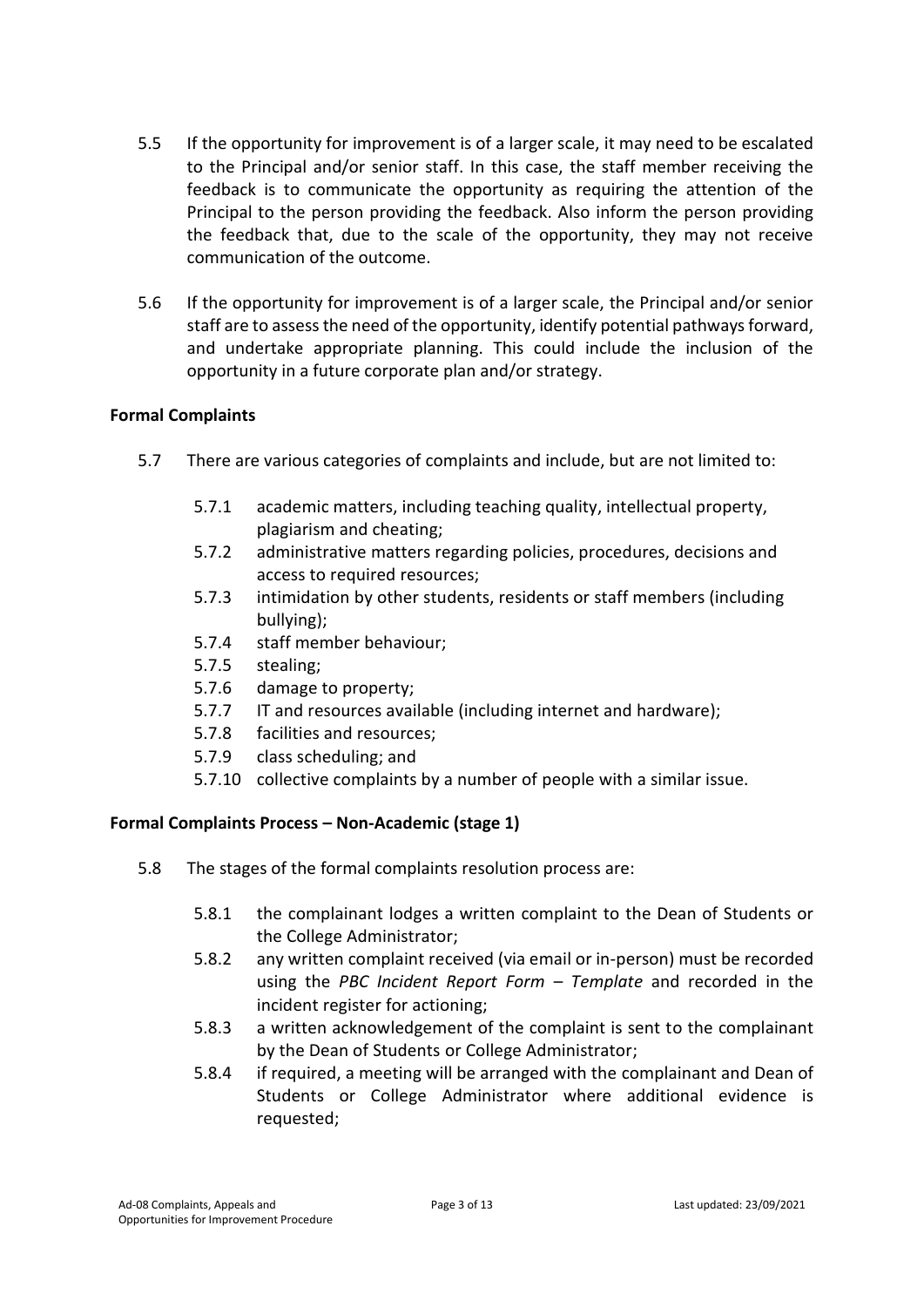- 5.8.5 if it is not appropriate for the Dean of Students or College Administrator to be appointed as the complaint handler, then another person of authority will be selected;
- 5.8.6 the complainant will be given an opportunity to present their case, and may choose to be accompanied by a support person;
- 5.8.7 a conciliation process or internal investigation will be initiated; and
- 5.8.8 once an outcome has been reached, the Dean of Students or College Administrator, or other person of authority, will communicate the outcome to the complainant within 20 working days.

#### **Reviewing the Complaint**

- 5.9 On receiving the written complaint, the complaint handler will:
	- 5.9.1 advise any respondent(s) of the complaint raised against them and of their right to be accompanied and assisted by a third party;
	- 5.9.2 acknowledge the receipt of the submitted grievance within ten days;
	- 5.9.3 facilitate resolution in a timely manner, normally no more than four weeks;
	- 5.9.4 where other parties are involved, monitor the process to ensure a mutually acceptable resolution is reached without undue delay;
	- 5.9.5 provide all parties comprehensive written advice about the outcome;
	- 5.9.6 complete the *Grievance Response Form* with the person who submitted the grievance; and
	- 5.9.7 collect all documents and records of the process and ensure they are stored confidentially for at least five years.
- 5.10 Where a complainant is dissatisfied with the response to the complaint or the time taken to resolve the matter, the complainant may request the matter be referred to the Principal.
- 5.11 The complaint handler may also refer the matter to the Principal if the matter remains unresolved by the process outlined in 5.7.

## **Finalising a Formal Complaint and Notifying the Student**

- 5.12 Once a final resolution has been completed, a written statement of the complaint decision will be sent to the complainant by the complaint handler.
- 5.13 If the resolution of the complaint is not in the complainant'sfavour, the notification is to include the internal appeals information, including how to access the external appeals. Contact details of the external appeals avenue will be included to the complainant, who will be notified that they have 10 working days to lodge an appeal and notify Perth Bible College of the lodgement of the external appeal, if applicable.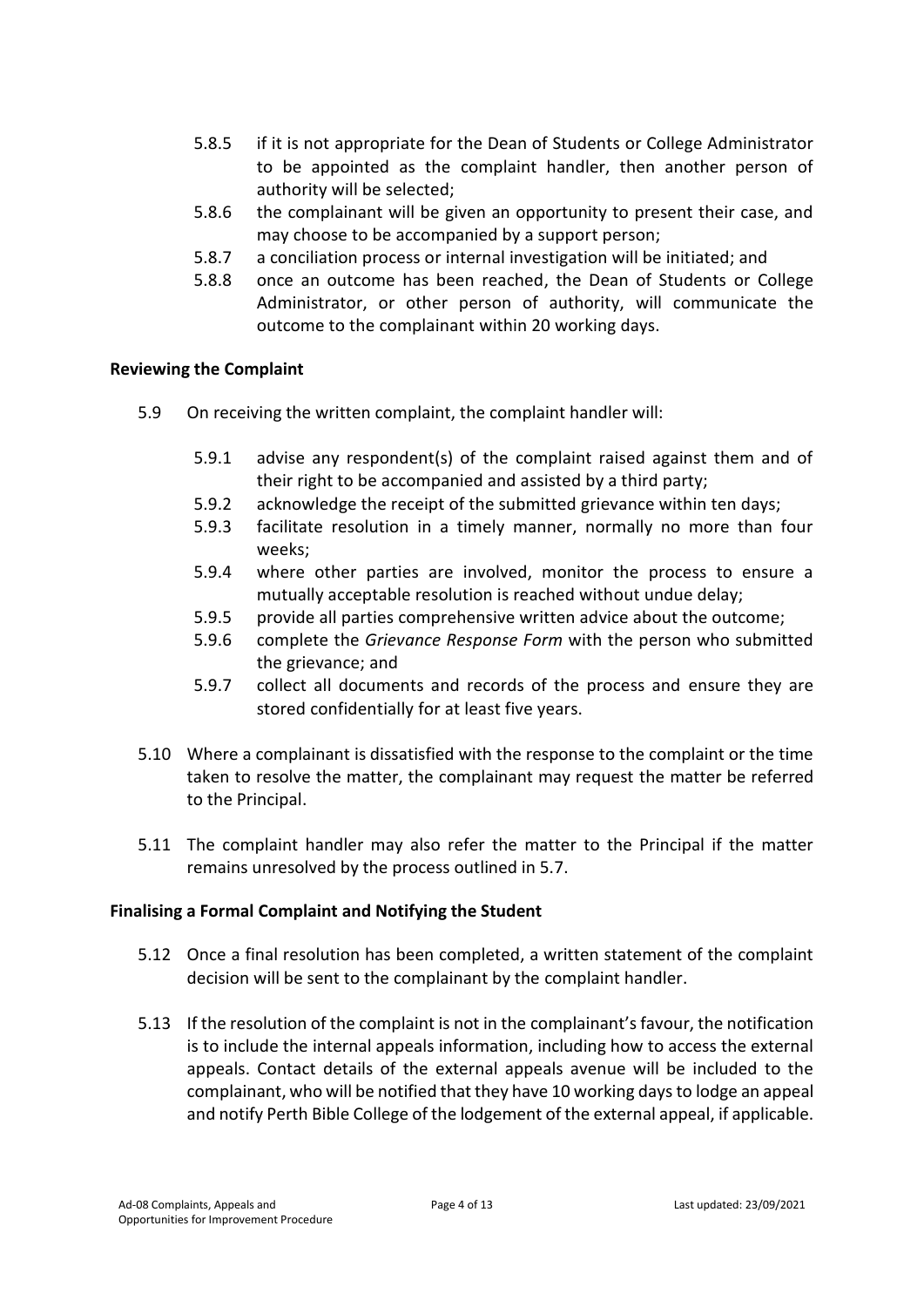- 5.14 Where a complainant is dissatisfied with the response to the complaint or the time taken to resolve the matter, the complainant may request the matter be referred to the Principal.
- 5.15 If the internal investigation finds in the complainant's favour, Perth Bible College is to:
	- 5.15.1 notify the complainant of the finding;
	- 5.15.2 immediately implement the decision or recommendation; and/or
	- 5.15.3 take preventative or corrective action required by the decision and notify the complainant of that action.

## **Grievance Committee (stage 2)**

- 5.16 Matters referred to the Principal where the complainant is unsatisfied with the outcome of stage 1 decisions must occur within 15 days of receiving notification of the outcomes.
- 5.17 The Principal may appoint a Grievance Committee of up to three members of senior staff, none of whom has been involved in the handling of the complaint, if this is considered appropriate for resolving the complaint.
- 5.18 The Principal or the Grievance Committee will investigate the matter further and respond to all parties with their outcomes and decisions for resolution.
- 5.19 The Principal or the Grievance Committee should respond within four weeks of receiving the grievance.
- 5.20 If unsatisfied that the appropriate resolution processes have been followed or that the time taken to resolve the matter by the Principal or the appointed Grievance Committee, the complainant may request the matter be referred to the PBC Board of Management.
- 5.21 The Principal or the Grievance Committee may also refer the matter to the Board level where the resolution may impact significantly on the operations of PBC.
- 5.22 If the complainant is dissatisfied with the decision or with the time taken to deal with the grievance, the complainant may submit the matter for external review as outlined in section 5.54ff. below.

## **Board Level Review (stage 3)**

- 5.23 Matters referred to the PBC Board level where the complainant is unsatisfied with the outcome of stage 2 decisions must occur within 15 days of receiving notification of the outcomes.
- 5.24 Matters may only be referred to the Board level where the complainant can demonstrate that there has been a failure to carry out actions within the resolution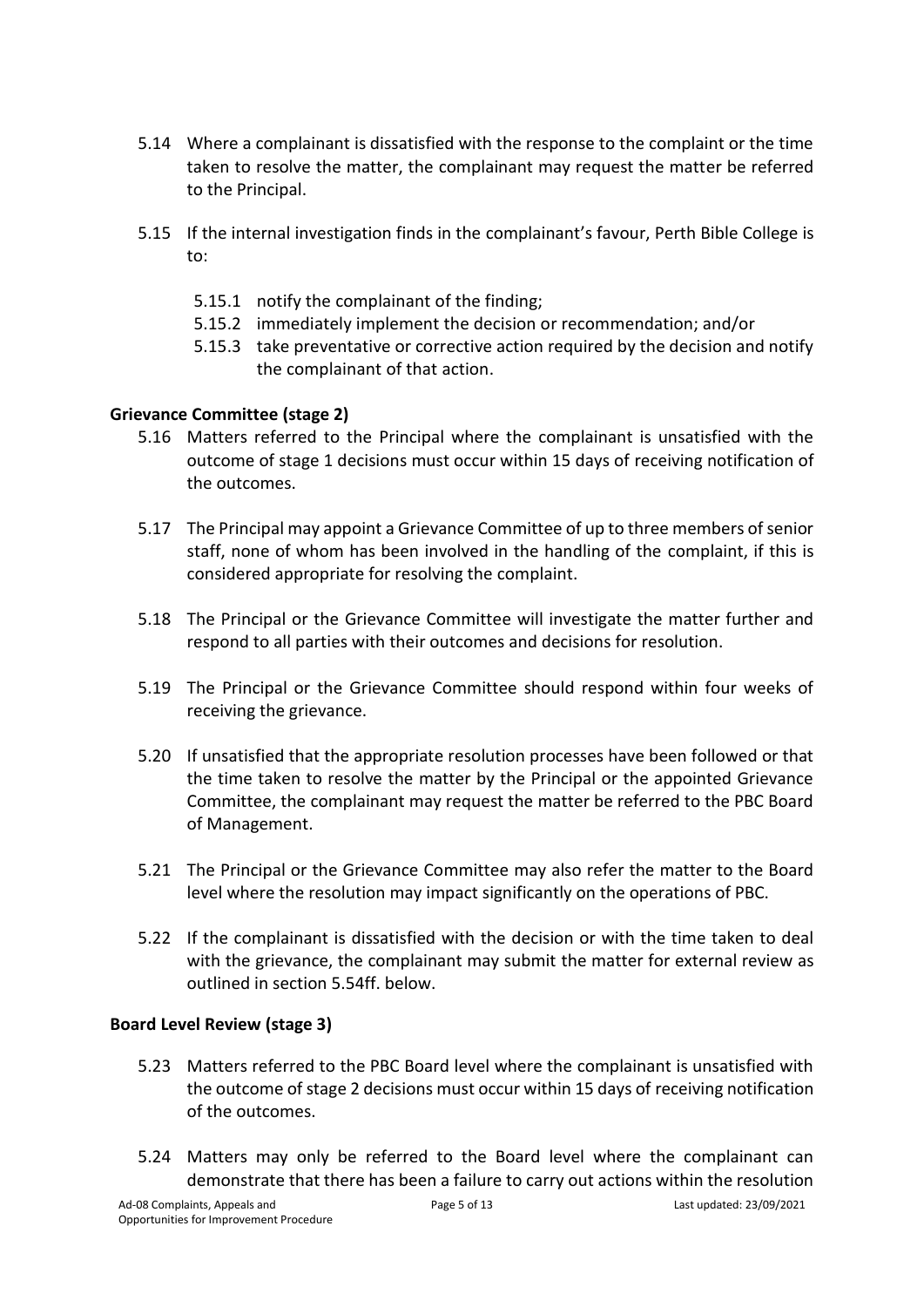process or that the required actions were not undertaken in a timely manner, normally considered to be four weeks of the grievance submission to the Principal.

- 5.25 The complainant must submit in writing to the Chair of the PBC Board (contact details available from the PBC office):
	- 5.25.1 Details of the original grievance, and
	- 5.25.2 the actions which have been undertaken in attempt to resolve the grievance, and
	- 5.25.3 the perceived failure to carry out actions within the resolution process, or
	- 5.25.4 the actions which are considered to be untimely and the timeframe which has passed.
- 5.26 The Chair will table the submission at the next meeting of the Board and the Board will decide if a review is required. If required, the Board will appoint a Committee of up to three members to investigate the claims further. If not required, the Board will respond, through the Chair, to the complainant outlining the reasons for no further action being taken.
- 5.27 The Chair of the PBC Board will respond to all parties with their outcomes and decisions for resolution once the Board has discussed the matter at their next meeting.
- 5.28 If the complainant is unsatisfied with the decision of the PBC Board or with the time taken to deal with the grievance, the complainant may submit the manner for external review.

## **Formal Appeals - Academic**

- 5.29 An appeal is the process of informing Perth Bible College about a complainant's dissatisfaction with a decision made by Perth Bible College. Appeals may be lodged by a complainant due to a decision made by Perth Bible College including, but not limited to, the following:
	- 5.29.1 an assessment outcome or result;
	- 5.29.2 a complaint outcome;
	- 5.29.3 admission;
	- 5.29.4 enrolment;
	- 5.29.5 unsatisfactory course progress;
	- 5.29.6 unsatisfactory attendance (ELICOS only);
	- 5.29.7 transfer;
	- 5.29.8 withdrawal;
	- 5.29.9 credit;
	- 5.29.10 exclusion;
	- 5.29.11 disciplinary matters (including misconduct, cheating, unfair advantage and plagiarism);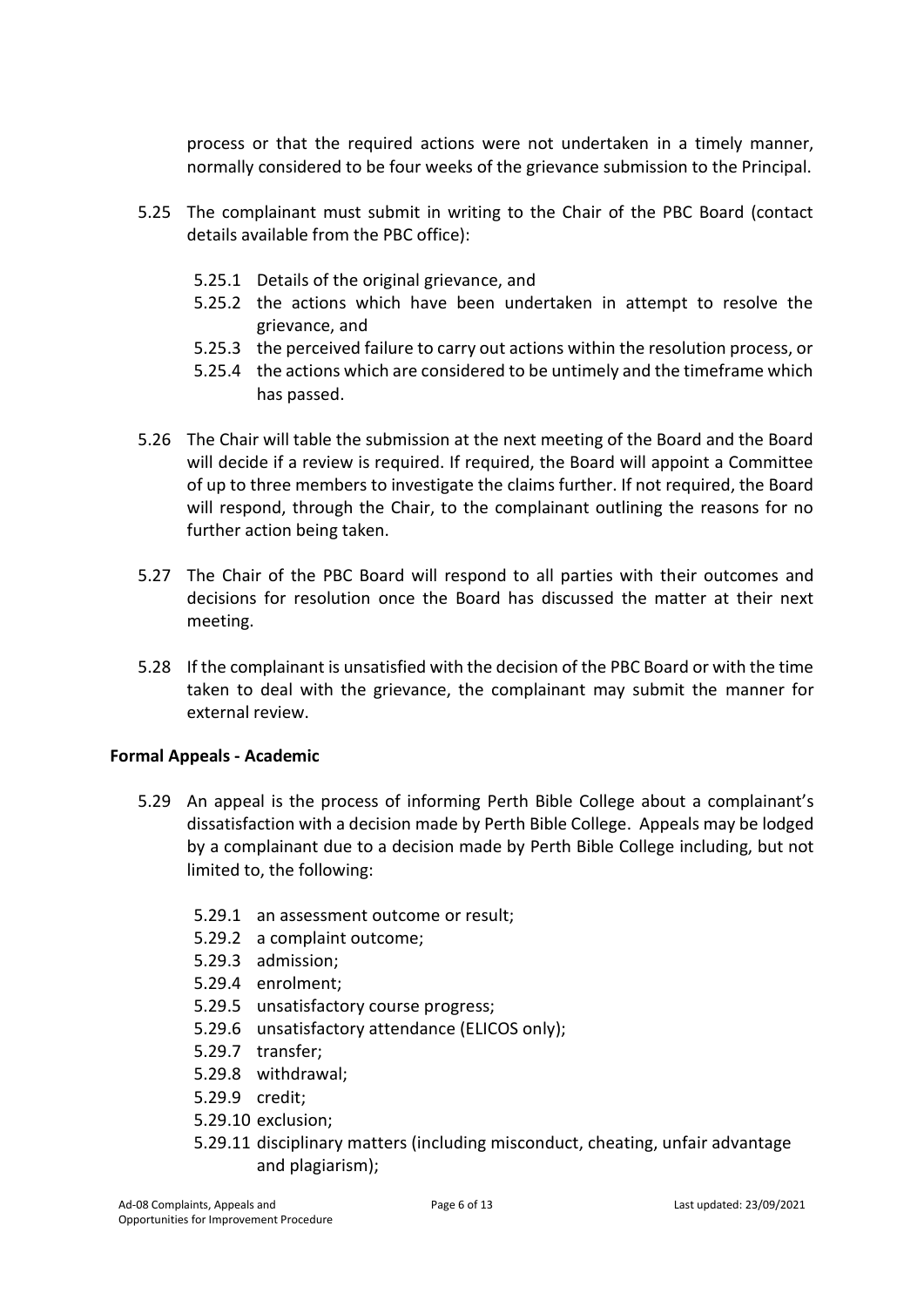5.29.12 special consideration; 5.29.13 fees and charges; or 5.29.14 refunds.

- 5.30 Appeals relating to an assessment outcome must be lodged within two weeks of the date the original assessment outcome was provided. Appeals relating to other matters should be lodged as soon as practical.
- 5.31 A complainant may appeal on the following grounds:
	- 5.31.1 Perth Bible College's failure to record the outcome of an assessment accurately;
	- 5.31.2 compassionate or compelling circumstances;
	- 5.31.3 Perth Bible College's failure to abide by its documented policies and procedures;
	- 5.31.4 Perth Bible College has not implemented its intervention strategy and other policies according to its documented policies and procedures;
	- 5.31.5 new evidence and facts have emerged that could change the decision; or
	- 5.31.6 the penalty imposed or decision reached could be considered unreasonable.
- 5.32 Compassionate or compelling circumstances may include, but are not limited to:
	- 5.32.1 serious illness or injury (documented by a medical certificate stating that the complainant was unable to complete expected responsibilities);
	- 5.32.2 bereavement of a close family member (parents, siblings, spouse, children or grandparents) that is documented by a death certificate (to be provided);
	- 5.32.3 a major political upheaval or disaster in the complainant's home country requiring emergency travel;
	- 5.32.4 traumatic experience such as being involved in or witnessing an accident; or
	- 5.32.5 committing a crime or being impacted by a crime (a police report is required).

## **Formal Appeals Process (stage 1)**

- 5.33 The stages of the formal appeals resolution process are:
	- 5.33.1 the student lodges a written appeal to Dean of Studies;
	- 5.33.2 a written acknowledgement of the appeal is sent to the student by the Dean of Studies within 10 working days;
	- 5.33.3 if it is not appropriate for the Dean of Studies to be appointed as the appeal handler, then the Academic Dean will handle the appeal;
	- 5.33.4 facilitate resolution in a timely manner, normally no more than four weeks;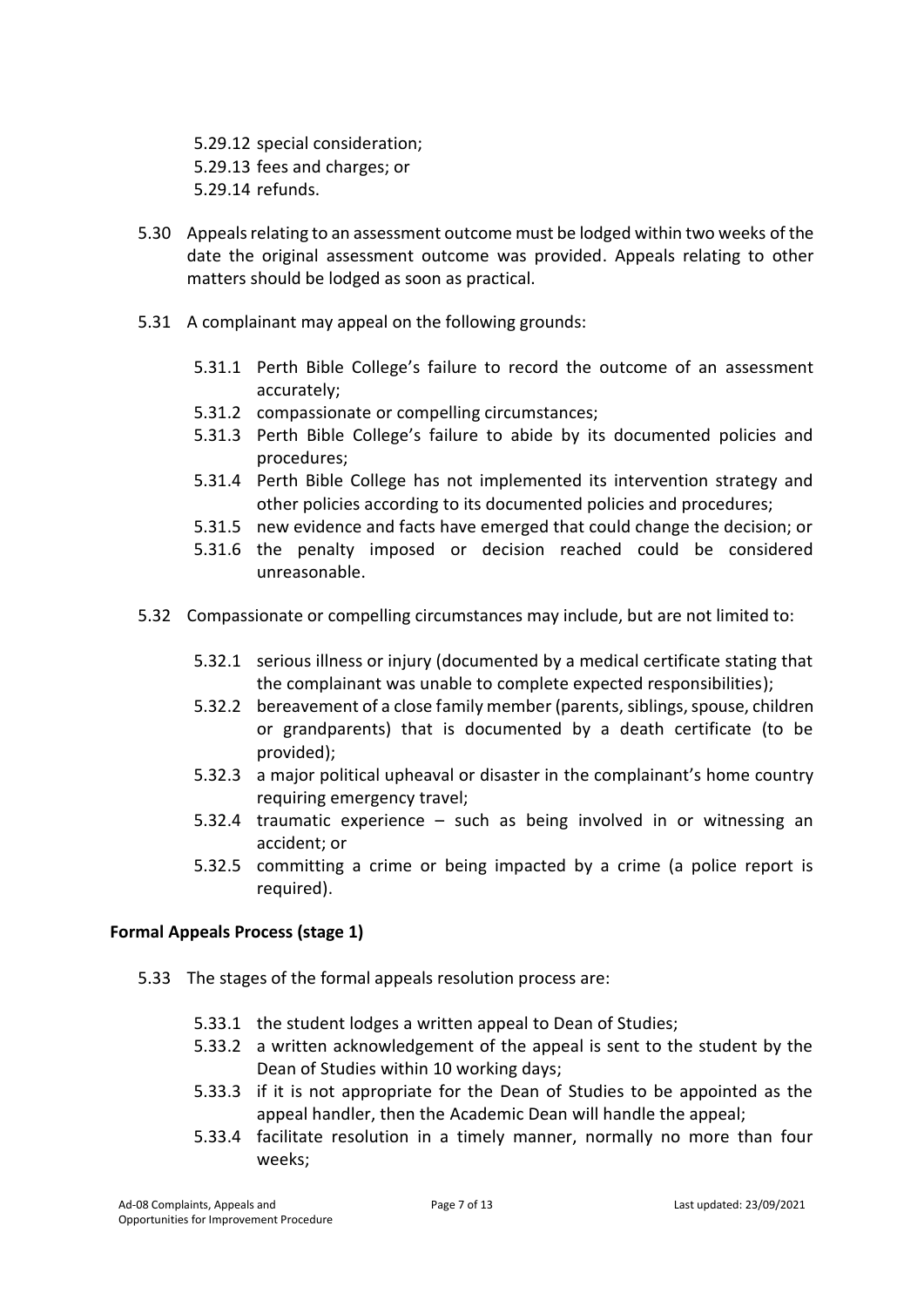- 5.33.5 if required, a meeting will be arranged with the student and the Dean of Studies (additional evidence may be requested);
- 5.33.6 the complainant will be given an opportunity to present their case, and may choose to be accompanied by a support person;
- 5.33.7 a conciliation process or internal investigation will be initiated; and
- 5.33.8 once a decision has been made for the appeal, the Dean of Studies will respond with a resolution within 20 working days.

## **Academic Appeals**

- <span id="page-7-0"></span>5.34 Appeals against grades of individually assessed items:
	- 5.34.1 The Lecturer should reassess the graded item and then meet with the student to discuss the outcome. If the grade is altered, this must be recorded on the marking template.
	- 5.34.2 If the lecturer believes the original grade should stand, the lecturer will allow the student to nominate an appropriate lecturer to re-mark the item.
	- 5.34.3 Both lecturers will discuss the outcome of the re-marking and the unit lecturer will meet with the student to discuss the outcome. If the grade is altered, all relevant records must be amended.
	- 5.34.4 If both lecturers agree that the original grade should stand, this will remain the grade for this item.
	- 5.34.5 If the grade stands, the unit lecturer will inform the student of their further rights of appeal as outlined in section 5.39.
- <span id="page-7-1"></span>5.35 Appeals against overall unit grade:
	- 5.35.1 The Dean of Studies will meet with the unit lecturer to discuss the unit grade for the student. If the Dean of Studies is satisfied that the unit grade has been calculated correctly the Dean of Studies will contact the student and move to the next step below. If the Dean of Studies is also the unit lecturer, the Dean of Academics and Research will be responsible to handle the appeal.
	- 5.35.2 The student will be required to provide their marked assessment items to the Dean of Studies to allow the entry of individual grades to be checked.
	- 5.35.3 The Dean of Studies will meet with the student to discuss the outcome of the assessment of the unit grade.
	- 5.35.4 If the student believes that the issue with the unit grade is related to the grade awarded to a single assessment item, they will be directed to section [5.34 above](#page-7-0)
	- 5.35.5 If the unit grade stands, the Dean of Studies will inform the student of their further rights of appeal.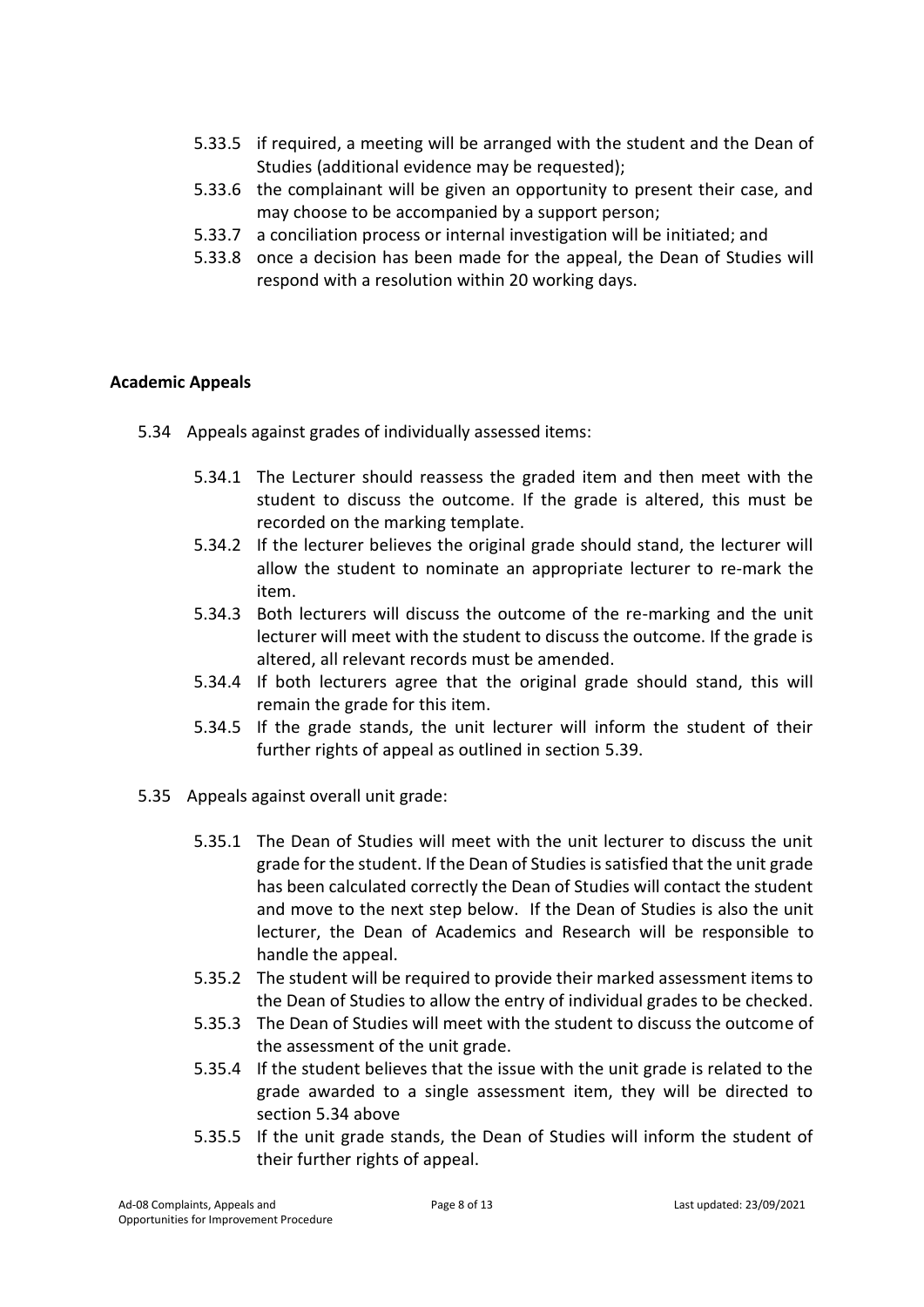- 5.36 Appeals against designated course status:
	- 5.36.1 The Dean of Studies will verify that the *Student Course Progress Policy* has been correctly applied for the student. Should this not be the case, the student course status will be updated as per the correct application of the policy and the student informed.
	- 5.36.2 The Dean of Studies will meet with the student to explain the application of the *Student Course Progress Policy* as related to the student.
	- 5.36.3 If the student believes that the issue of academic progress is related to the grade awarded for a specific unit, the student will be directed towards [5.35 above](#page-7-1)
	- 5.36.4 If the designated progress stands, the Dean of Studies will inform the student of their further rights of appeal.
- 5.37 Appeals against a decision of Academic Misconduct:
	- 5.37.1 The Dean of Studies will meet with the student to discuss reasons for contesting the academic misconduct decision.
	- 5.37.2 The Dean of Studies will meet with the unit lecturer to discuss the reasons the lecturer believes a case of academic misconduct exists.
	- 5.37.3 The Dean of Studies will assess the claims of the student and the unit lecturer against the *Academic Misconduct Policy*.
	- 5.37.4 The Dean of Studies will meet with the student to discuss the outcome of their assessment of the decision of Academic Misconduct.
	- 5.37.5 If the charge stands, the Dean of Studies will inform the student of their further rights of appeal.

#### **Finalising a Formal Appeal and Notifying the Student**

- 5.38 Once a final resolution has been confirmed through conciliation, or the internal investigation has been completed, a written statement of the appeal decision will be sent to the complainant by the Dean of Studies.
- 5.39 If the resolution of the appeal is not in the complainant's favour, the notification is to include the internal appeals information, including how to access the external appeals. Contact details of the external appeals avenue will be included to the complainant, who will be notified that they have 10 working days to lodge an appeal and notify Perth Bible College of the lodgement of the external appeal, if applicable.
- 5.40 If the internal investigation finds in the complainant's favour, Perth Bible College is to:
	- 5.40.1 notify the complainant of the finding;
	- 5.40.2 immediately implement the decision or recommendation; and/or
	- 5.40.3 take preventative or corrective action required by the decision and notify the complainant of that action.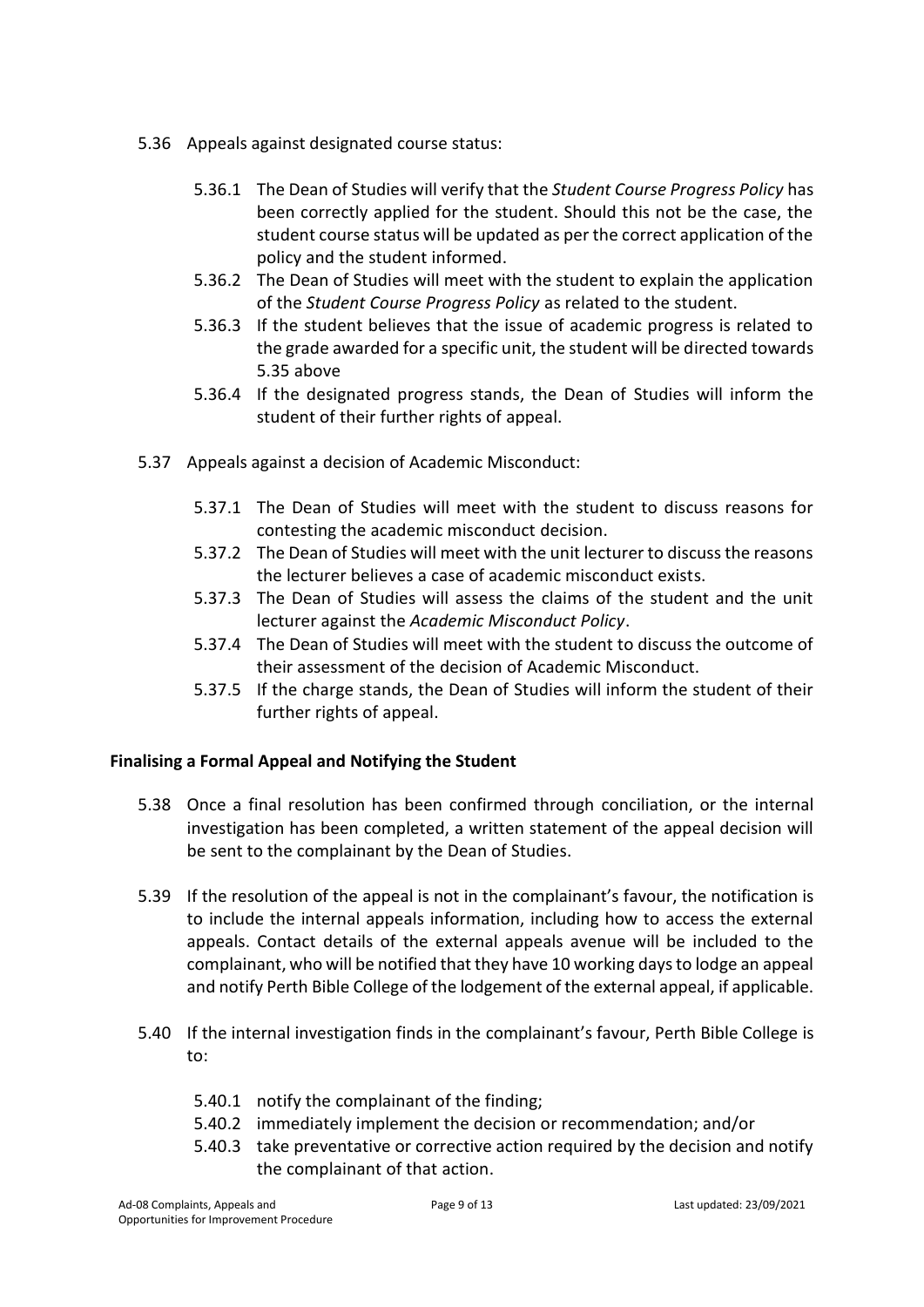## **Staff Appeals Committee (stage 2)**

- 5.41 Matters referred to the Academic Dean, or if not appropriate to the Principal, where the student is unsatisfied with the outcome of stage 1 decisions must occur within 15 days of receiving notification of the outcomes.
- 5.42 The Academic Dean or the Principal will appoint an Appeals Committee of up to three members of senior staff, none of whom has been involved in the handling of the appeal.
- 5.43 The Appeals Committee will investigate the matter further and respond to all parties with their outcomes and decisions for resolution.
- 5.44 The Appeals Committee should respond within four weeks of the Academic Dean or the Principal receiving the appeal.
- 5.45 If unsatisfied that the appropriate resolution processes have been followed or the time taken to resolve the matter by the appointed Appeals Committee, the student may request the matter be referred to the PBC Academic Council.
- 5.46 The Principal, the Academic Dean, or the Appeals Committee may also refer the matter to the Academic Council level where the resolution may impact significantly on the operations of PBC.
- 5.47 If the complainant is unsatisfied with the decision or with the time taken to deal with the complaint, the complainant may submit the manner for external review.

## **Academic Council Review (stage 3)**

- 5.48 Matters referred to the Academic Council level where the complainant is unsatisfied with the outcome of stage 2 decisions must occur within 15 days of receiving notification of the outcomes.
- 5.49 Matters may only be referred to the Academic Council level where the complainant can demonstrate that there has been a failure to carry out actions within the resolution process or that the required actions were not undertaken in a timely manner, normally considered to be four weeks of the grievance submission to the Principal or the Academic Dean.
- 5.50 The complainant must submit in writing to the Chair of the Academic Council (contact details available from the PBC office):
	- 5.50.1 details of the original appeal;
	- 5.50.2 the actions which have been undertaken in attempt to resolve the appeal; and
	- 5.50.3 the perceived failure to carry out actions within the resolution process; or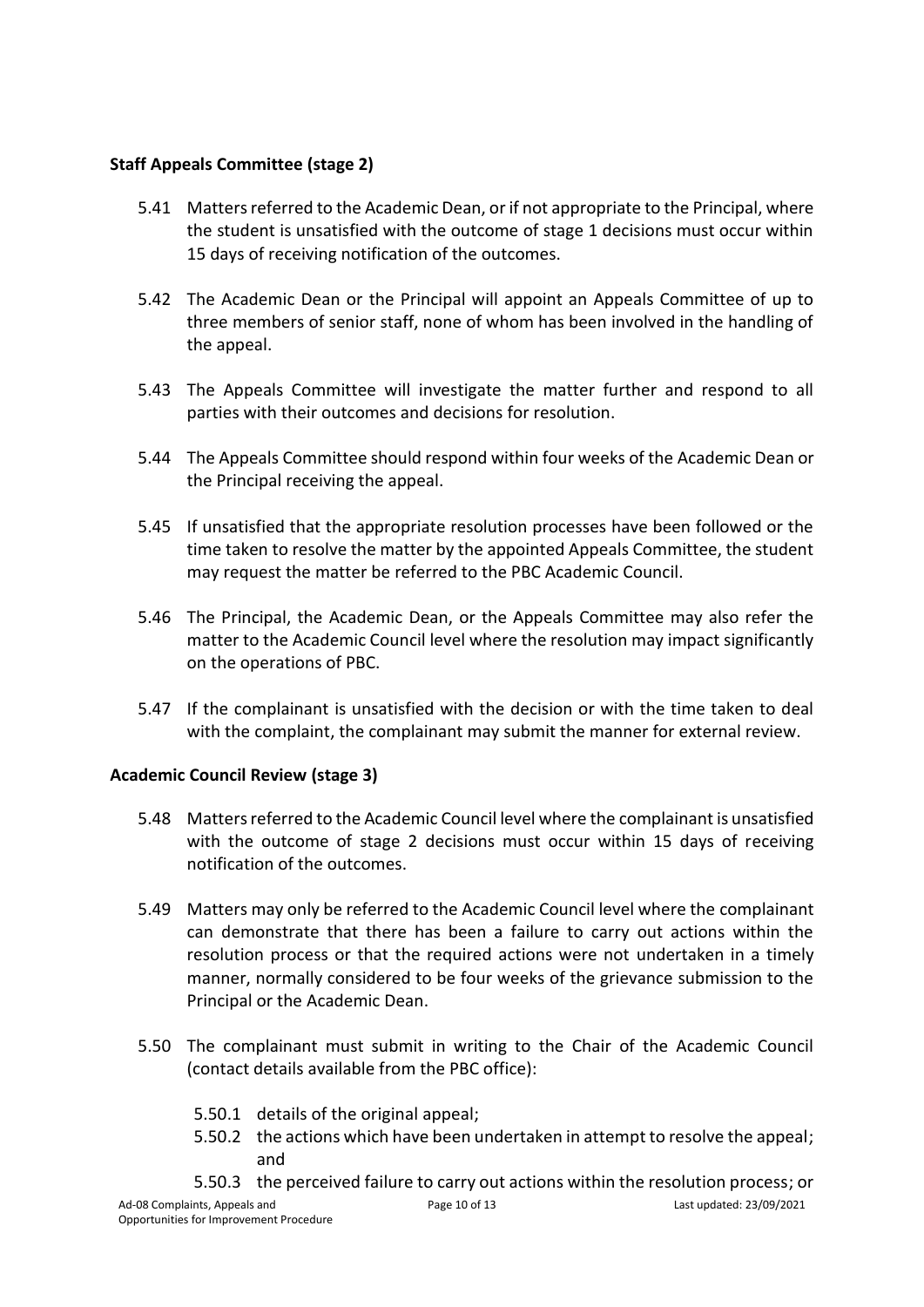- 5.50.4 the actions which are considered to be untimely and the timeframe which has passed.
- 5.51 The Chair will table the submission at the next meeting of the Academic Council and the Council will decide if a review is required. If required, the Academic Council will appoint a Committee of up to three members to investigate the claims further. If not required, the Academic Council will respond, through the Chair, to the complainant outlining the reasons for no further action being taken.
- 5.52 The Chair of the Academic Council may informally seek the input of the Academic Council to allow the matter to be resolved in a timely manner
- 5.53 The Chair of the Academic Council will respond to all parties with their outcomes and decisions for resolution.
- 5.54 If the complainant is unsatisfied with the decision of the Academic Council or with the time taken to deal with the complaint, the complainant may submit the manner for external review.

#### **External Appeals**

- 5.55 All complainants have the right to lodge an external appeal within 10 working days from the written notification sent by the College of the internal complaint or appeal finding.
- 5.56 External avenues of appeal include:
	- 5.56.1 the WA Ombudsman (for Domestic Students);
	- 5.56.2 the Overseas Students Ombudsman (for International Students);
	- 5.56.3 the Independent Higher Education Australia (IHEA)
	- 5.56.4 Fair Work Ombudsman
- 5.57 Details of the relevant external avenue of appeal will be provided to the complainant within the notification of the internal complaint or appeal outcome.
- 5.58 Complainants may nominate a third party to be involved in the external appeals process if they wish.
- 5.59 Decisions of the external appeal avenues shall be final and binding on all parties.
- 5.60 If the external appeals process results in a decision that supports the complainant, Perth Bible College will immediately implement any decision and/or corrective and preventative action required and advise the complainant of the outcome. The final outcome of the external appeals process must be abided by both parties.

#### **Record Keeping and Confidentiality**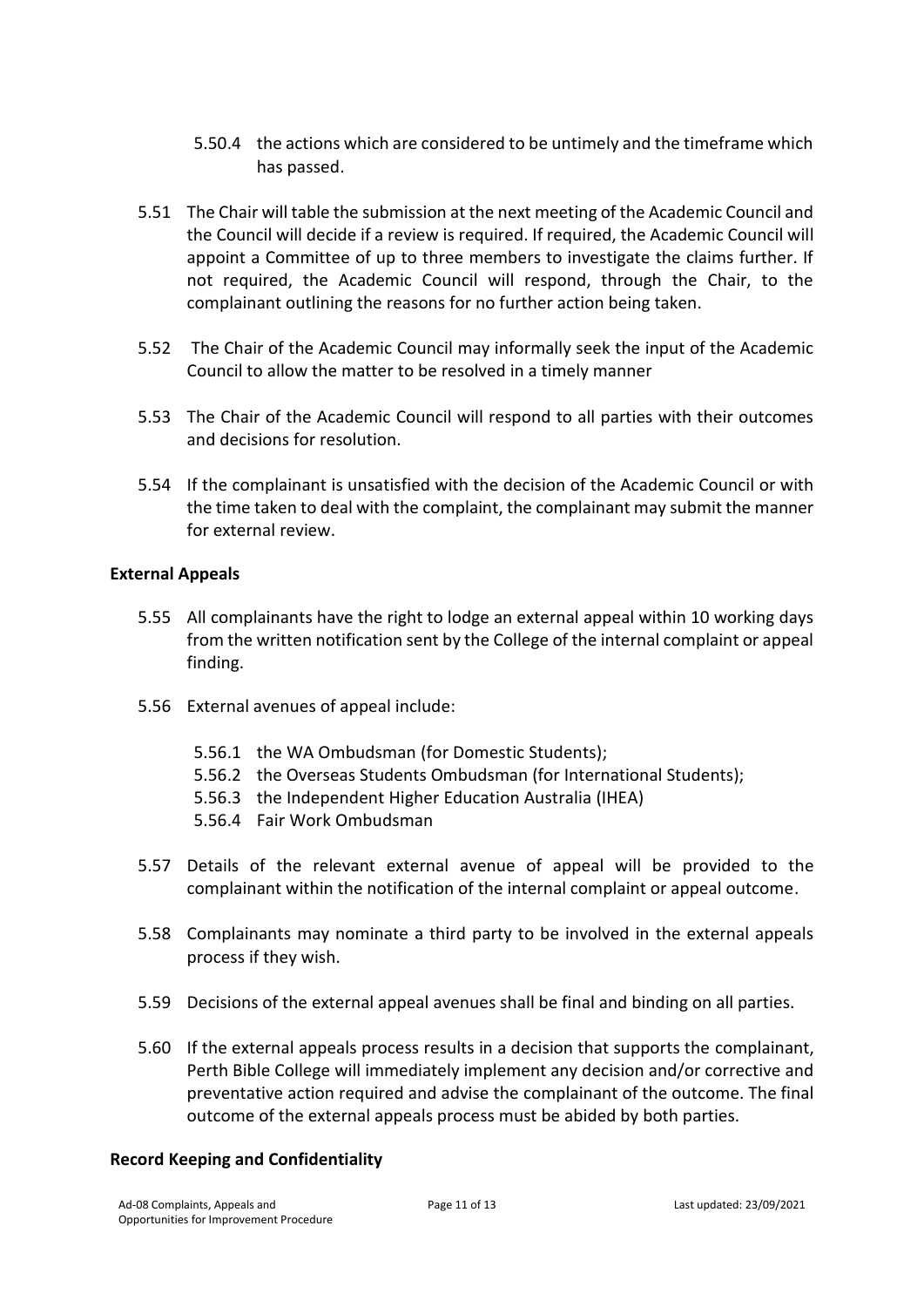- 5.61 All parties with an interest in the outcomes of a complaint or appeal should keep confidential notes of their discussions with other parties, and copies of such notes and associated findings made available for inclusion in the complainant's file and other party's file where relevant. To ensure that they can be represented as an accurate record of the complaint or appeal process, the parties attending should confirm in writing that the author has truthfully and accurately recorded the proceedings.
- 5.62 An explanation in writing for decisions and actions taken as part of the procedures will be given to the respondent and complainant.
- 5.63 Records of all complaints and appeals will be kept and be accessible to all interested parties for a period of 5 years, but not less than 2 years after the complainant leaves the College.

# **Procedure Information**

| Date first approved:                             | Date of effect: | Date last amended:                              | Date of next review: |  |  |
|--------------------------------------------------|-----------------|-------------------------------------------------|----------------------|--|--|
| 18/10/2010                                       | 18/10/2010      | 23/09/2021                                      | 23/09/2022           |  |  |
| <b>Approved by</b>                               |                 | Principal                                       |                      |  |  |
| <b>Authorised Officer</b>                        |                 | Dean of Students                                |                      |  |  |
| Supporting documents, policies & forms of this   |                 | <b>Student Complaints and Appeals Policy</b>    |                      |  |  |
| procedure                                        |                 | Sexual Assault and Sexual Harassment Policy     |                      |  |  |
|                                                  |                 | Sexual Assault and Sexual Harassment            |                      |  |  |
|                                                  |                 | Procedure                                       |                      |  |  |
|                                                  |                 | Critical Incident Management Policy             |                      |  |  |
|                                                  |                 | Critical Incident Management Procedure          |                      |  |  |
|                                                  |                 | Critical Incident and Emergency Management      |                      |  |  |
|                                                  |                 | Plan                                            |                      |  |  |
| <b>Related Legislation and Codes of Practice</b> |                 | Higher Education Standards Framework 2015,      |                      |  |  |
|                                                  |                 | Part A: Standard 2.4                            |                      |  |  |
|                                                  |                 | <b>Tertiary Education Quality and Standards</b> |                      |  |  |
|                                                  |                 | Agency (TEQSA) Act 2011                         |                      |  |  |
|                                                  |                 | National Code 2018, Standard 10                 |                      |  |  |
| <b>Audience</b>                                  |                 | Public                                          |                      |  |  |

# **Version History**

| <b>Review Table</b> |                                                                                            |                                                                                      |                           |  |
|---------------------|--------------------------------------------------------------------------------------------|--------------------------------------------------------------------------------------|---------------------------|--|
| <b>Date</b>         | <b>Review Type</b><br>Scheduled<br>٠<br>Policy amendment<br>$\bullet$<br>Admin update<br>٠ | <b>Summary of Changes</b>                                                            | Review person/group       |  |
| 18/10/10            | Initial Issue                                                                              |                                                                                      | Adam Niven<br>David Smith |  |
| 27/10/10            | <b>Policy Amendment</b>                                                                    | Policy reworked to<br>operate as stand-alone<br>as part of CRICOS re-<br>accrediting | Adam Niven<br>David Smith |  |